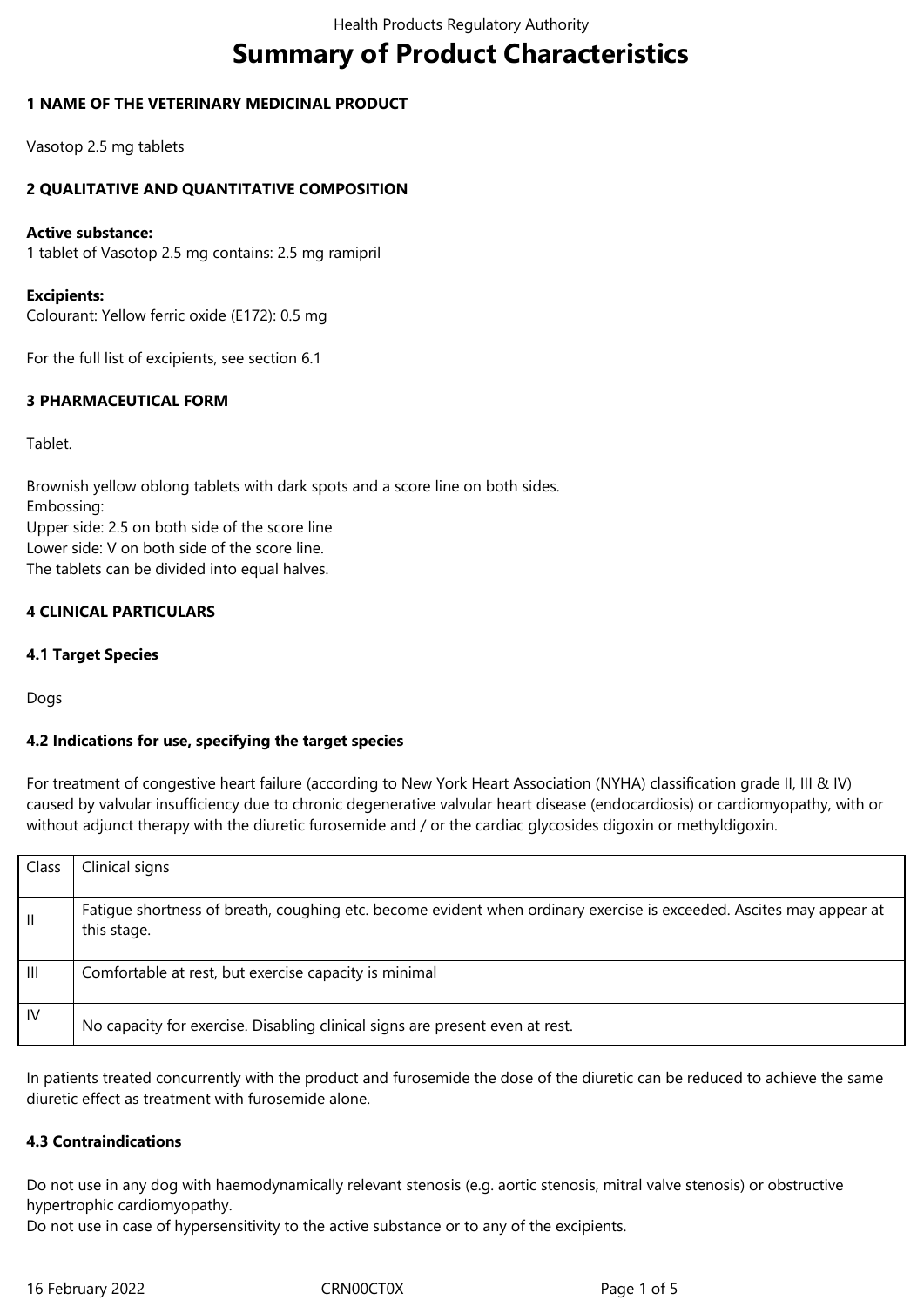# **4.4 Special warnings for each target species**

None.

# **4.5 Special precautions for use**

# **Special precautions for use in animals**

If signs of apathy or ataxia (potential signs of hypotension) occur during treatment with the product, the drug should be discontinued and treatment resumed at 50% of the original dose once symptoms have subsided.

The use of ACE inhibitors in dogs with hypovolaemia/dehydration (e.g. as a result of diuretic treatment, vomiting or diarrhoea) can lead to acute hypotension. In such cases the fluid and electrolyte balance should be restored immediately and treatment with this product suspended until it has been stabilised.

In patients at risk of hypovolaemia the product should be introduced gradually over one week (starting with half the normal dose).

1 - 2 days before and after commencement of treatment with ACE inhibitors the patient's hydration status and renal function should be checked. This is also necessary after the Vasotop dose has been increased or if a diuretic is given concurrently. Use according to the benefit/risk assessment in dogs with renal and hepatic failures.

In dogs with kidney problems renal function should be monitored during therapy with the product.

# **Special precautions to be taken by the person administering the veterinary medicinal product to animals**

Wash hands after use. In case of accidental ingestion seek immediately medical advice and show the package leaflet or the label to the physician.

# **4.6 Adverse reactions (frequency and seriousness)**

At the start of treatment with ACE inhibitors or after a dosage increase, reduced blood pressure can occur in rare cases, which may manifest itself by fatigue, lethargy or ataxia. In such cases treatment should be discontinued until the patient's condition has returned to normal and then resumed with 50% of the original dose. As high doses of diuretics can also lead to a fall in blood pressure, the concurrent administration of diuretics in the early phase of treatment with ACE inhibitors should be avoided in these patients.

The frequency of adverse reactions is defined using the following convention:

- very common (more than 1 in 10 animals treated displaying adverse reaction(s))
- common (more than 1 but less than 10 animals in 100 animals treated)
- uncommon (more than 1 but less than 10 animals in 1,000 animals treated)
- rare (more than 1 but less than 10 animals in 10,000 animals treated)
- very rare (less than 1 animal in 10,000 animals treated, including isolated reports).

# **4.7 Use during pregnancy, lactation or lay**

As no data are available on the use of Vasotop during pregnancy and lactation, the product should not be used in pregnant and lactating bitches.

#### **4.8 Interaction with other medicinal products and other forms of interactions**

Both diuretics and a low-sodium diet potentiate the action of ACE inhibitors by activating the renin-angiotensin-aldosterone system (RAAS). Large doses of diuretics and a low-sodium diet should therefore be avoided during treatment with ACE inhibitors in order to prevent hypotension (with symptoms such as apathy, ataxia and more rarely syncope or acute renal failure).

The concomitant administration of potassium or potassium-sparing diuretics should be avoided because of the risk of hyperkalaemia.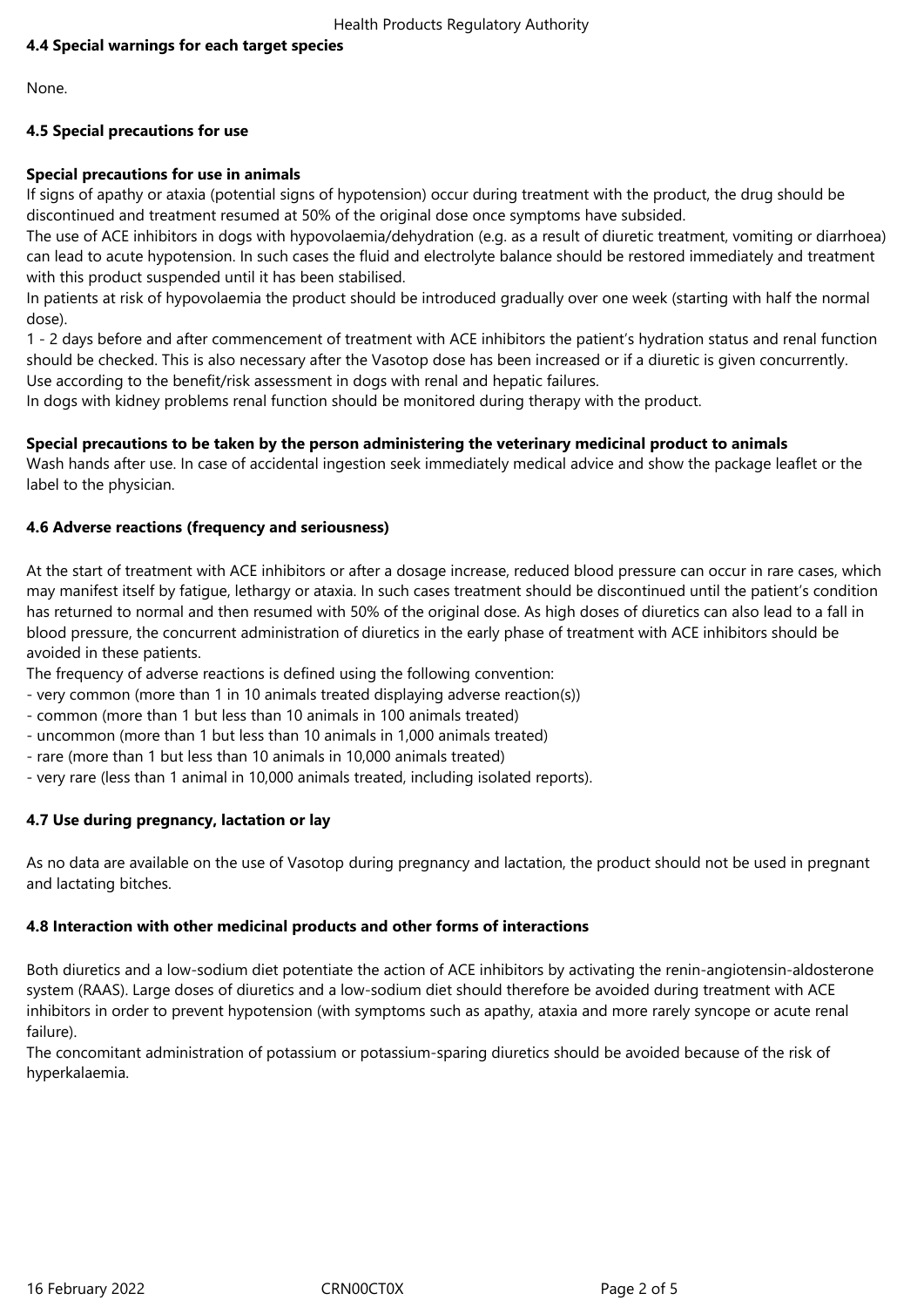Health Products Regulatory Authority

# **4.9 Amounts to be administered and administration route**

The therapeutic dose in the dog is a single daily oral administration of 0.125 mg ramipril per kg bodyweight (1 tablet Vasotop 2.5 mg per 20 kg bodyweight).

To ensure accurate dosing, each individual should be carefully weighed before calculating the dose.

Treatment should always be started with this lowest recommended dose. The dose should only be increased if the animal does not respond to the recommended initial dosage of 0.125 mg ramipril per kg bodyweight.

Depending on the severity of the pulmonary congestion in patients with cough or pulmonary oedema, the dose may be increased after 2 weeks to 0.25 mg ramipril per kg BW and day.

# **4.10 Overdose (symptoms, emergency procedures, antidotes), if necessary**

Oral doses of up to 2.5 mg ramipril per kg bodyweight (10-times the recommended highest dose) have been well tolerated in healthy young dogs.

Hypotension may occur as a symptom of overdose with signs of apathy and ataxia.

# **4.11 Withdrawal period(s)**

Not applicable.

# **5 PHARMACOLOGICAL or IMMUNOLOGICAL PROPERTIES**

Pharmacotherapeutic group: ACE Inhibitors ATCvet code: QC 09 AA 05

# **5.1 Pharmacodynamic properties**

Ramipril is hydrolysed by esterases in the liver to its active metabolite ramiprilate. Ramiprilate inhibits the enzyme dipeptidylcarboxypeptidase I, also called angiotensin-converting enzyme (ACE). This enzyme catalyses the conversion of angiotensin I to angiotensin II in the blood plasma and endothelia and the breakdown of bradykinin. As angiotensin II has a potent vasoconstrictive action, while bradykinin is a vasodilator, the reduced formation of angiotensin II and the inhibition of bradykinin breakdown lead to vasodilation.

In addition, plasma angiotensin II causes the release of aldosterone (in the renin-angiotensin-aldosterone system - RAAS). Ramiprilate therefore also reduces the secretion of aldosterone. This leads to an increase in the serum potassium concentration.

The inhibition of tissue ACE causes a reduction of local angiotensin II, especially in the heart, and enhances the action of bradykinin. Angiotensin II induces cell division in smooth muscle, while bradykinin causes a local increase in prostacyclins (PGI2) and NO, which in turn inhibit the proliferation of smooth muscle. These two synergistic effects of local ACE inhibition are synonymous with a reduction of myotropic factors and lead to a marked reduction in the proliferation of smooth muscle cells in cardiac muscle and blood vessels. Ramipril thus prevents or substantially reduces myogenic hypertrophy in congestive heart failure (CHF) and leads to a reduction in peripheral resistance.

The plasma ACE activity was measured as a criterion of the pharmacodynamic action of ramipril. Following oral administration of the drug a rapid and significant inhibition of this activity occurs, which then gradually rises again during the interval between doses, eventually returning to 50 % of the baseline value at 24 hours post administration.

Treatment with ramipril improves the haemodynamic status of patients with congestive heart failure, the associated symptoms and the prognosis. In addition, ramipril reduces the mortality rate in patients with persistent or transient heart failure following an acute myocardial infarction (man, dog).

# **5.2 Pharmacokinetic particulars**

Ramipril is rapidly absorbed in the gastrointestinal tract after oral administration and hydrolysed in the liver to the active metabolite ramiprilate. The relative bioavailability of the different tablets was documented and ranged from 87.9 to 97.7%. Metabolism studies in dogs with <sup>14</sup>C-labelled ramipril show that the active substance is distributed rapidly and extensively into the various tissues.

Following oral administration of 0.25 mg/kg BW ramipril to dogs, maximum ramiprilate concentrations occur on average after 1.2 hours (tablet). The mean of these peak concentrations is 18.1 ng/ml (tablet).

No cumulative effects were observed.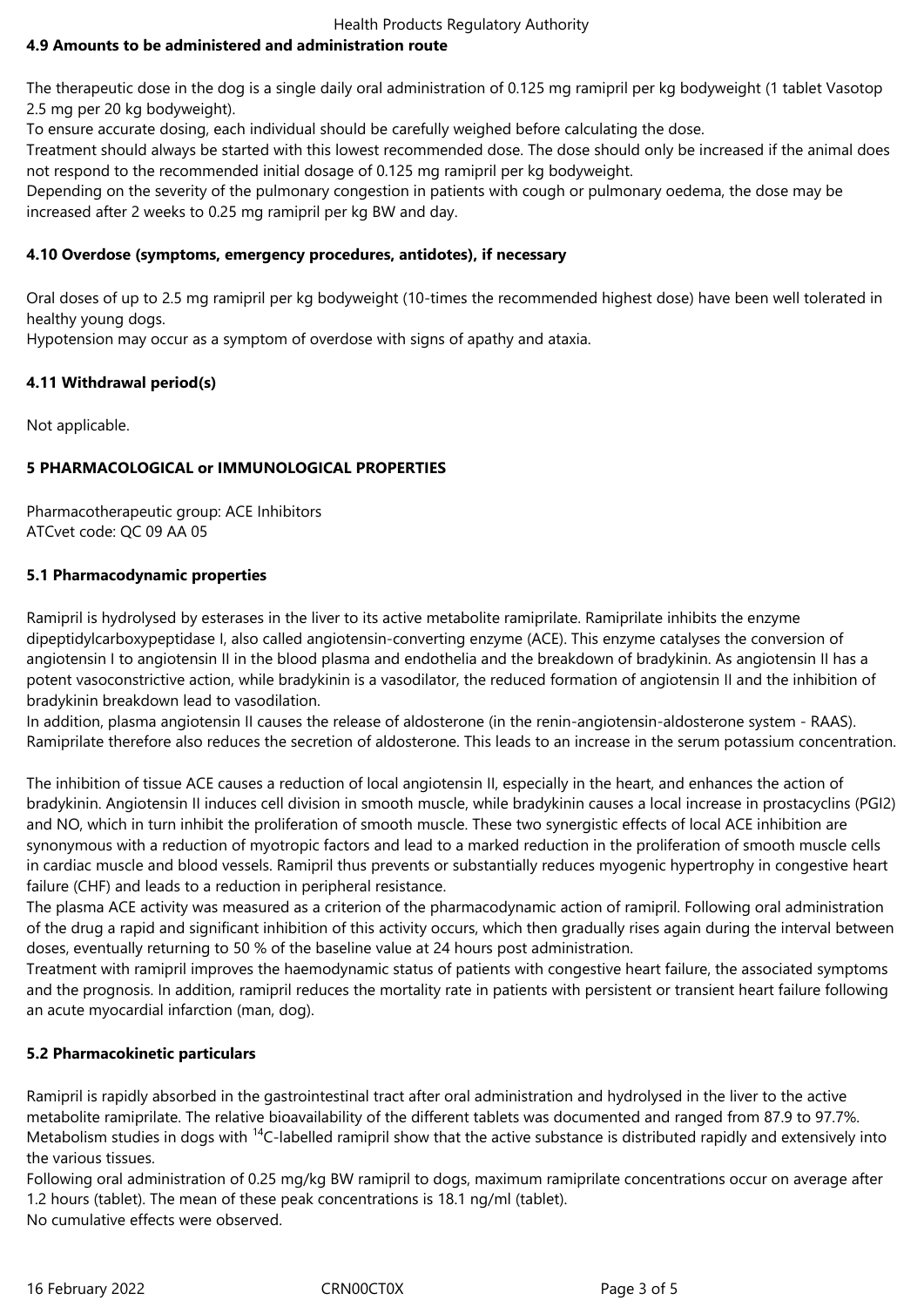#### **6 PHARMACEUTICAL PARTICULARS**

#### **6.1 List of excipients**

Hydroxypropylmethylcellulose Pregelatinised starch Microcrystalline cellulose Sodium stearyl fumarate Yellow ferric oxide (E172) Artificial powdered beef flavour Silica colloidal anhydrous

## **6.2 Major incompatibilities**

Not applicable.

## **6.3 Shelf-life**

Shelf life of the veterinary medicinal product as packaged for sale: 2 years

#### **6.4 Special precautions for storage**

Do not store above 25°C. Store in a dry place. After each opening, replace the cap tightly. Do not remove the desiccant capsule.

## **6.5 Nature and composition of immediate packaging**

15 mL HD polyethylene containers containing 28 tablets closed by LD polypropylene tamper-evident child resistant screw cap. A desiccant capsule is inserted in the cap. Box of 1, 3 or 6 containers. Not all pack sizes may be marketed.

# **6.6 Special precautions for the disposal of unused veterinary medicinal products or waste materials derived from the use of such products**

Any unused veterinary medicinal product or waste materials derived from such veterinary medicinal product should be disposed of in accordance with local requirements.